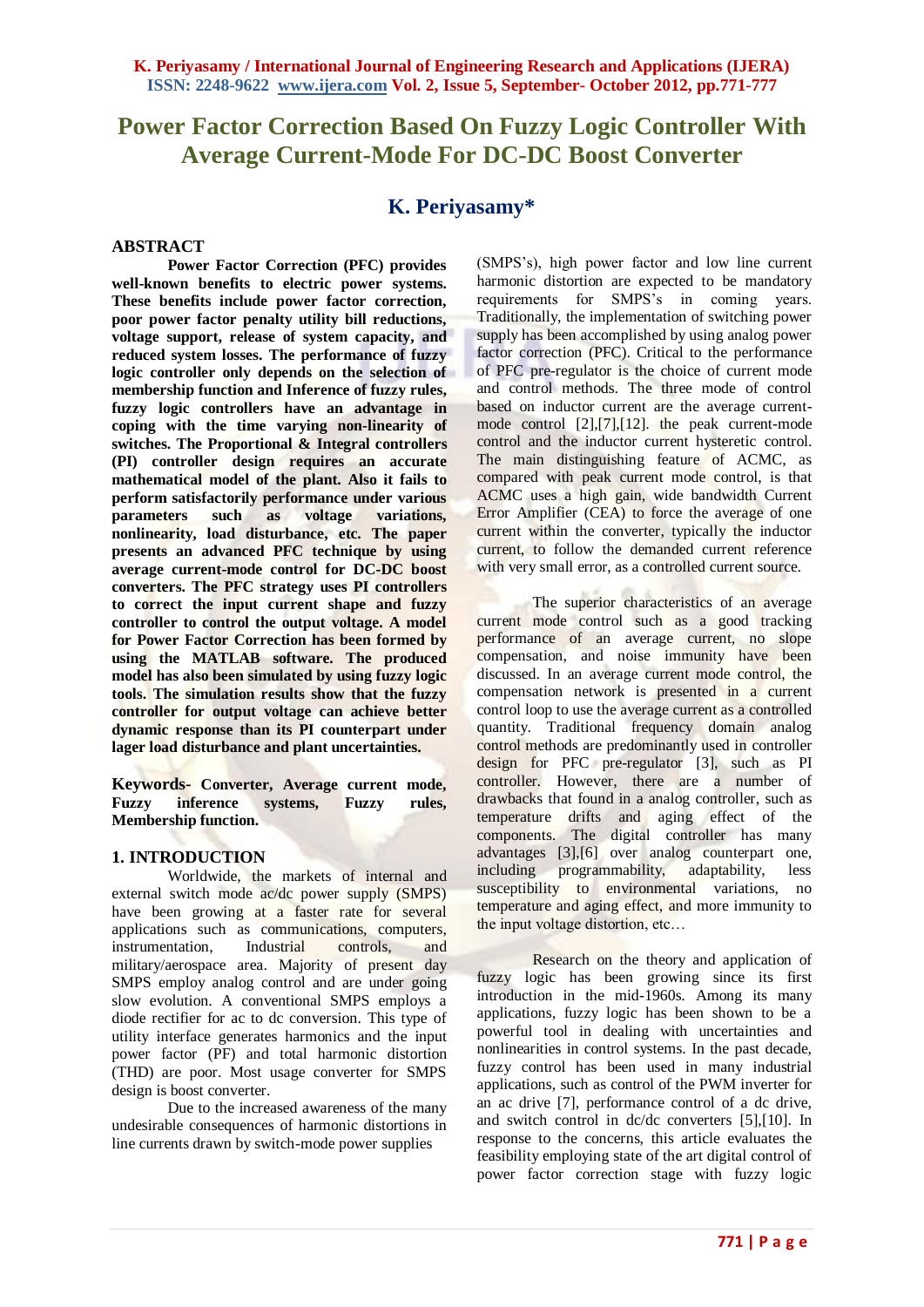algorithm. Result of simulation shows the current loop with PI controller proposed in paper obtains a high steady performance and the fuzzy controller for output voltage can achieve better dynamic response than its PI counterpart under lager load disturbance [11].

## **2. METHODOLOGY**

#### **2.1 Circuit Description**

The power factor correction circuit [13], has been shown in Fig.1. The power circuit is a dc-dc boost converter. The command circuit is the one described in [9], in which the analog controller was replaced with a Fuzzy one. The output of the Fuzzy controller is  $V_c$ . The Fig. 2 shows the command principles of wave shapes. In average current control method, an input voltage sensing required to obtain a sinusoidal reference, an analog multiplier to combine this reference with the output information, and an error amplifier in current loop to extract the difference between the input current and the reference to generate the control signal for modulating the input current.

In average current control method [13], an input voltage sensing required to obtain a sinusoidal reference, an analog multiplier to combine this reference with the output information, and an error amplifier in current loop to extract the difference between the input current and the reference to generate the control signal for modulating the input current. Average Current Mode Control (ACMC) as a general purpose, high-performance all-round control method for AC-DC conversion, DC-DC conversion, and DC-AC conversion (including gridfeed inverters). ACMC achieves superior performance. Average Current Mode Control (ACMC) is typically a two loop control method (inner loop, current; outer loop, voltage) for power electronic converters. Single phase 230V, 50Hz AC supply given to the circuit. The PFC Circuit bridge rectifier converts ac supply to dc supply. smoothing capacitor or filter capacitor used to obtain smooth rectified output wave form. The DC-DC Boost convertor output is  $V_0$ .

#### **Fig.1 Power factor correction circuit that uses the Average current-mode**

## **Fig.2 Waveforms of the reference current and inductor current for**

## **average current-mode**

 Multiplication and Division Block (MDB)[13], is used to obtain the reference current  $I_{ref}$ . The MDB has three input voltage. First input is the fuzzy output voltage  $V_c$  (input A ). second one the rectified sinusoidal waveform with the line frequency  $V<sub>s</sub>$  (input B) and third input is the fundamental harmonic of the voltage  $V_d$  (input C). Input B is taken from line current. This line current convert to voltage by adding resistor in series. The MDB is

multiply the fuzzy output voltage (input A) and rectified sinusoidal voltage (input B). this multiplication voltage is divide by fundamental harmonic voltage(input C). The output of the MDB is  $V_{ref.}$   $V_{ref.}$  is converted to  $I_{ref.}$  by adding resistor in parallel.

Current error control circuit is used to obtain  $I_{in}$ . Inductor current has high harmonics. So Current wave shape in irregular form. average current- mode technique is used to minimize the harmonics and obtain regular current wave shape. Pulse Width Modulation (PWM) gives gate signal to driver circuit by comparing of reference signal and carrier signal. Driver circuit gives the triggering pulse to the MOSFET in the proper sequence. Driver circuit get input from PWM. The MOSFET switch ON and OFF corresponding to triggering pulse. PI controller to correct the input current shape and a fuzzy controller to control the output voltage. So the power factor is improved near unity.

#### **2.2 . Single Phase Boost PFC Converter**

 There are a lot of very sophisticated researches of boost converter dynamics [1],[8],[13] The most of PFC is based on boost converter, because of its input inductor which reduces the total harmonics distortion and avoids the transient impulse from power net, the voltage of semiconductor device below output voltage, the zero potential of Q's source side which makes it easy to drive Q and its simple structure. Therefore, satisfied teaching of advanced power electronics should be introduced by unity power factor and high efficiency by dc-dc boost converter.

#### **2.3. Simulation Model**

 This section will focus on implementation of the PFC in MATLAB. The PFC with Fuzzy controller and the average current-mode control is described in Fig.3 In digital implementation of average currentmode control DSP, microprocessor or FPGA are used to calculate the duty cycle in every switching period based on the feedback current and the reference current The switch Q is controlled by the calculated duty cycles to achieve unity Power factor. From Fig. 3 can be distinguished the following essential blocks: the single-phase supply; the rectifier; the boost converter; the Fuzzy controller; a block used for the PI transfer function and the PWM & Drive block.

#### **Fig.3 Schematic of PFC using Mat Lab.**

#### **2.4. Fuzzy Controller**

 Fig.4 shows Block diagram of typical fuzzy logic controller. Fuzzy controller is based on a Mamddani Fuzzy system with contain two input variables that are defined by Eqn.1, Eqn.2 and only output variable Eqn.3.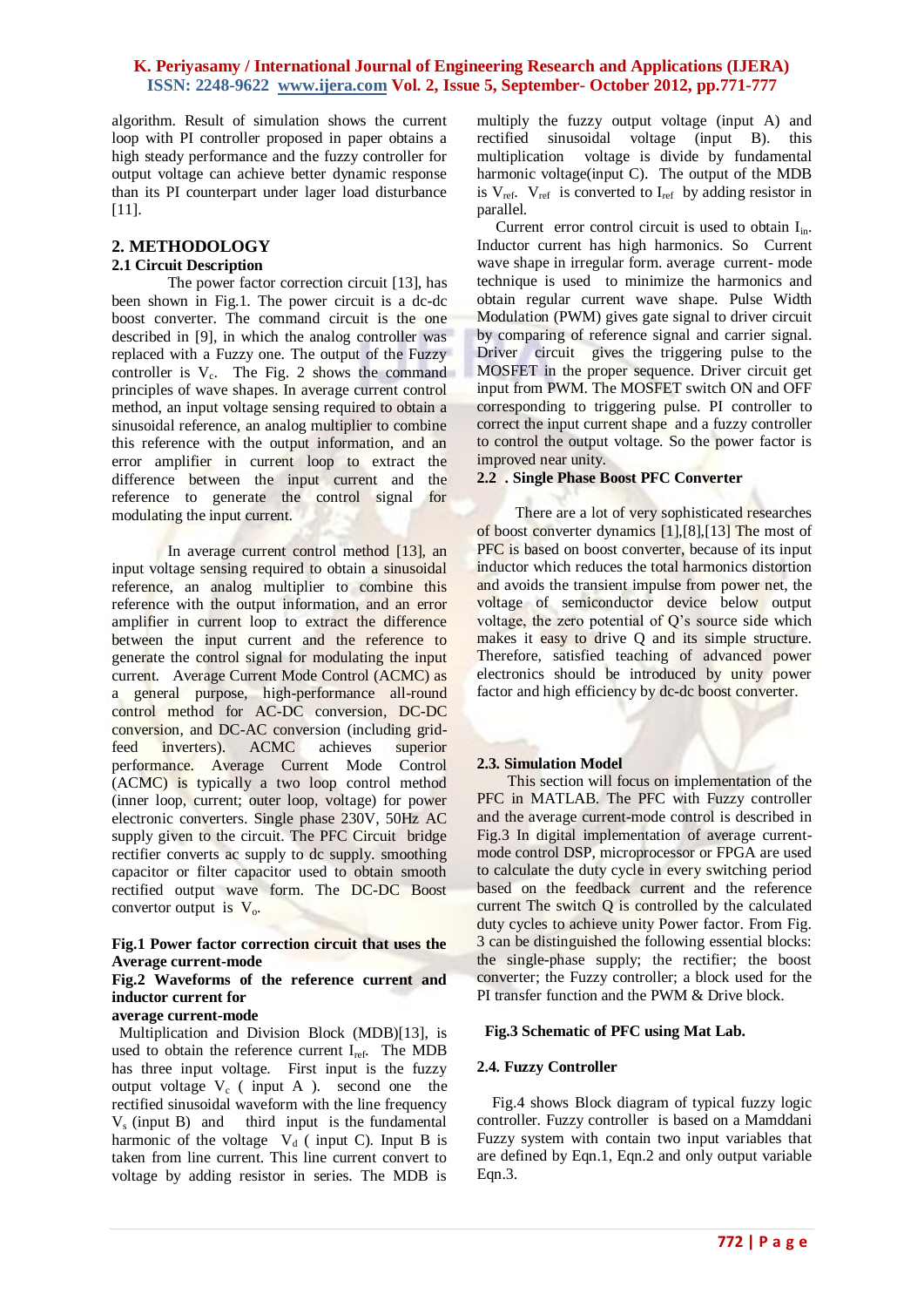| $e = V_{ref} - V_{o}$             | (1) |
|-----------------------------------|-----|
| $\Delta e = e_{(k)} - e_{(k-1)}$  | (2) |
| $\Delta U = k_1 e + k_2 \Delta e$ | (3) |

Where *e* and  $\Delta e$  are the input variables,  $k_1$  and  $k_2$  are nonlinearity coefficients.  $e_k$  and  $e_{k-1}$  are the output voltage error at  $k_{th}$  and  $(k-1)_{th}$  control period.

 The fuzzy controller [13], control the output voltage( $V_0$ ). Fuzzy controller has two input that, error voltage(e) and change in error voltage  $(\Delta e)$ . The error voltage is obtain from difference between output feedback voltage( $V_0$ ) and reference voltage( $V_{ref}$ ). The change in voltage( $\Delta e$ ) is the difference between error voltage and previous error voltage. FIS Editoras shown in fig. 5.

## **Fig.4 Block diagram of typical fuzzy logic controller**

## **Fig.5 FIS Editor**

The input error voltage(e) has seven waveform represented in Fig.16. an output voltage membership function and changing error voltage( $Δe$ ) has wave form maintain around a specified average value seven membership function. Fuzzy controller compare the with low ripple. PI controller output current and two voltage membership function and produce one output fuzzy controller output voltage are represented in voltage membership function. This is called fuzzy output  $Fig.17 \& 18$ . Table.2 shows the parameter value of voltage $(V_c)$ . the converter.

The first input variable *e* in the fuzzy system has seven membership functions and represented in Fig.6. The second input variable  $\Delta e$  in the fuzzy system has seven membership functions and represented in Fig.7. The output variable has seven membership functions as shown in Fig.8. The rules table according to which the decisions are made is represented in table1.

#### **Fig.6 Membership functions shapes for e Fig.7 Membership functions shapes for** Δ**e Fig.8 Membership functions shapes for output variable**

#### **Table.1 The fuzzy rules**

FAM table contain seven linguistic variable for error voltage and seven linguistic variable for changing error voltage. Increasing of number of linguistic variable gives the accurate output. The 49 fuzzy rules are made by using the two input variable membership function. For example,

If error voltage NB and change in error voltage NB then output voltage NS If error voltage NB and change in error voltage NM then output voltage NM If error voltage NB and change in error voltage NS then output voltage NB If error voltage NB and change in error voltage Z then output voltage NB If error voltage NB and change in error voltage PS then output voltage NB. Fig.9 to fig.11 show the rule editor, rule viewer and surface viewer of the fuzzy controller.

**Fig.9 Rule Editor Fig.10 Rule Viewer Fig.11 Surface Viewer 3. RESULTS & DISCUSSIONS**

Simulations are performed by MATLAB to verify the proposed PFC control algorithm. Under the parameters of input voltage Vl=220V (rms), output voltage  $V_{out}$ =400V, inductor value L=800 $\mu$ H, capacitor value 1700μF. Fig.12 shows sinusoidal waveform of the input voltage and rectified positive half cycle voltage wave form. Input voltage 220V is given to the rectifier circuit. output of the rectifier circuit voltage is 218.5V. Fig.13 shows the Input current waveform of the boost converter. Average Current Mode Control (ACMC) is typically a two loop control method (inner loop, current; outer loop, voltage) for power electronic converters. Average Current Mode Control is used to correct the input current shape. Fig.14 shows Inductor current waveform with some harmonics but Fig.15 shows output current waveform without harmonics. output of the boost converter is 300V and output voltage

**Fig. 12 input voltage and rectified voltage Fig. 13 Input current wave Fig. 14 Inductor current wave Fig. 15 output current wave Fig. 16 output voltage wave Fig. 17 PI output current Fig. 18 fuzzy output voltage Table.2 Parameter values of the converter**

In Conventional Method buck converter is used for power factor correction. It has more losses, less power factor &less efficiency. In Proposed system, Boost converter is used for power factor correction. It has several advantage, high power factor, high efficiency, less losses. Analog controller is used for correcting power factor. Analog controller has several disadvantages, A Number of parts required in the system and their susceptibility to aging and environment variations, which lead to high cost of maintenance, Analog control once designed is inflexible and performance cannot be optimized for various utility distortions, there are a number of drawbacks that found in a analog controller, such as temperature drifts and aging effect of the components.

Digital control is used for power factor correction and it has several advantages such as programmability, adaptability, less susceptibility to environmental variations, no temperature and aging effect, and more immunity to the input voltage distortion no losses, simple control strategy. Research on the theory and application of fuzzy logic has been growing now a day. Among its many applications, fuzzy logic has been shown to be a powerful tool in dealing with uncertainties and nonlinearities in control systems. Result shows that current loop with PI controller obtains a high steady performance and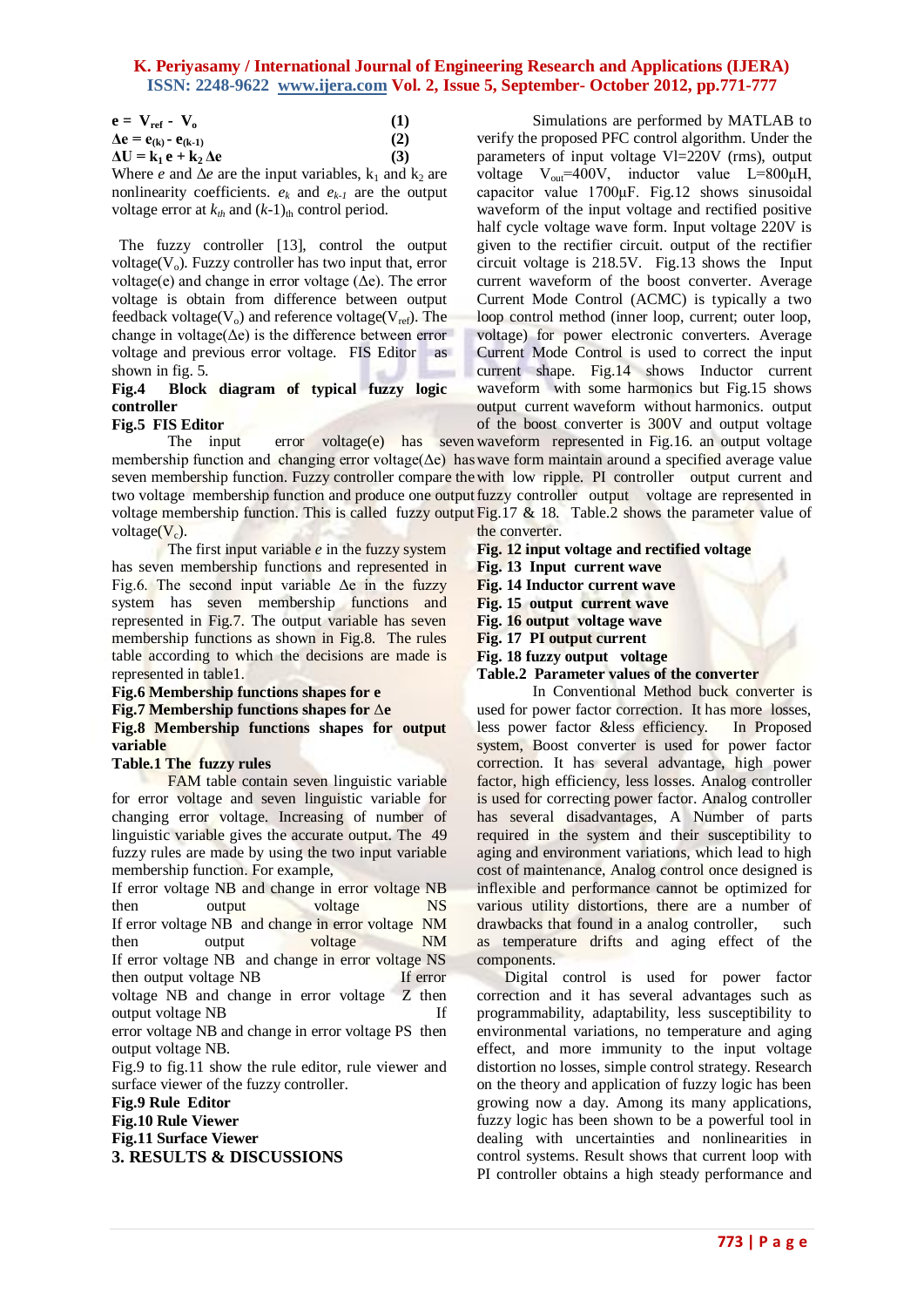the fuzzy controller for output voltage can achieve better dynamic response than its PI counterpart under lager load disturbance. In this Proposed system Achieve high power factor during steady-state operation with constant load and Respond quickly to load disturbances with minimum harmonics.

**1. FIGURES AND TABLES**



**Fig. 1 Power factor correction circuit that uses the Average current mode**



**Fig. 2 Waveforms of the reference current and inductor current for average current-mode**



Gan -K-

Derivative

**Rule base** Reference signal **Inference Fuzzifier Defuzzifier** engine de/dt

Feed back signal

**Fig. 4 Block diagram of typical fuzzy logic controller**



#### **Fig. 5 FISEditor**



**Fig. 6 Membership functions shapes for e**

**Fig. 3 Schematic of PFC using Mat Lab**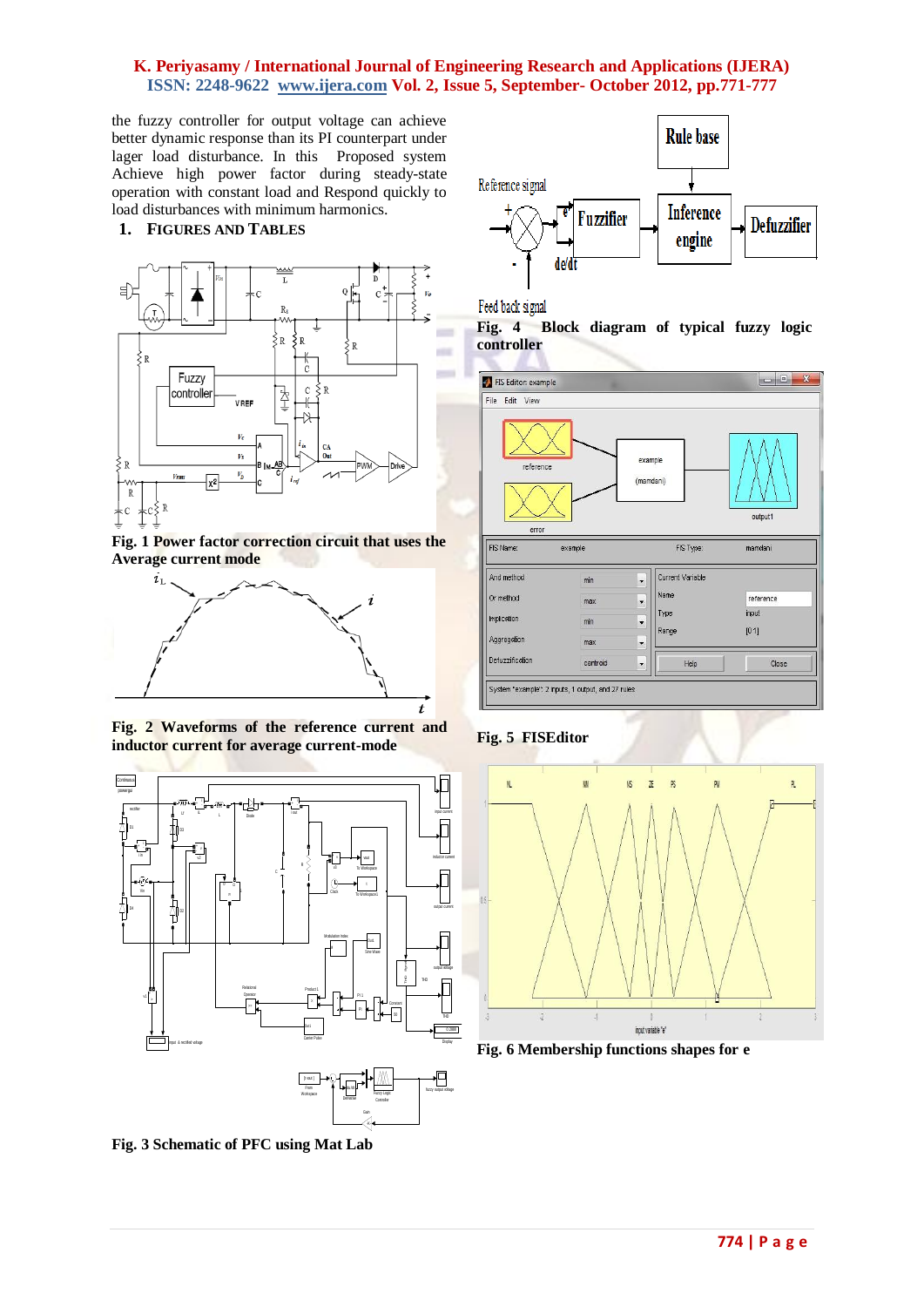

**Fig. 7 Membership functions shapes for** Δ**e**



**Fig. 8 Membership functions shapes for output variable**

| File Edit View Options<br>1. If (reference is bn) and (error is bn) then (output1 is vbn) (1)<br>2. If (reference is bn) and (error is sn) then (output1 is bn) (1)<br>3. If (reference is bn) and (error is z) then (output1 is mn) (1)<br>4. If (reference is bn) and (error is sp) then (output1 is sn) (1)<br>5. If (reference is bn) and (error is sp) then (output1 is sn) (1)<br>6. If (reference is bn) and (error is bp) then (output1 is z) (1)<br>7. If (reference is sn) and (error is bn) then (output1 is bn) (1)<br>8. If (reference is sn) and (error is sn) then (output1 is mn) (1)<br>9. If (reference is sn) and (error is z) then (output1 is sn) (1)<br>10. If (reference is sn) and (error is sp) then (output1 is z) (1)<br>11. If (reference is sn) and (error is bp) then (output1 is sp) (1)<br>Then<br>and<br>reference is<br>output1 is<br>error is<br>vbn<br>bn<br>bn<br>bn<br>sn<br>sn<br>Ę<br>z<br>z<br>mn<br>sp<br>sp<br>sn<br>z<br>bp<br>bp<br>$\ddot{}$<br>none<br>none<br>sp<br>not<br>not<br>not<br>Connection<br>Weight:<br>or<br>o and<br>55<br>Add rule<br>Change rule<br>Delete rule<br><<<br>$\mathbf{1}$ | Rule Editor: example |  | $\boldsymbol{\mathcal{R}}$<br>e |
|-----------------------------------------------------------------------------------------------------------------------------------------------------------------------------------------------------------------------------------------------------------------------------------------------------------------------------------------------------------------------------------------------------------------------------------------------------------------------------------------------------------------------------------------------------------------------------------------------------------------------------------------------------------------------------------------------------------------------------------------------------------------------------------------------------------------------------------------------------------------------------------------------------------------------------------------------------------------------------------------------------------------------------------------------------------------------------------------------------------------------------------------------------|----------------------|--|---------------------------------|
|                                                                                                                                                                                                                                                                                                                                                                                                                                                                                                                                                                                                                                                                                                                                                                                                                                                                                                                                                                                                                                                                                                                                                     |                      |  |                                 |
|                                                                                                                                                                                                                                                                                                                                                                                                                                                                                                                                                                                                                                                                                                                                                                                                                                                                                                                                                                                                                                                                                                                                                     |                      |  | E                               |
|                                                                                                                                                                                                                                                                                                                                                                                                                                                                                                                                                                                                                                                                                                                                                                                                                                                                                                                                                                                                                                                                                                                                                     | lf                   |  |                                 |
|                                                                                                                                                                                                                                                                                                                                                                                                                                                                                                                                                                                                                                                                                                                                                                                                                                                                                                                                                                                                                                                                                                                                                     |                      |  |                                 |
|                                                                                                                                                                                                                                                                                                                                                                                                                                                                                                                                                                                                                                                                                                                                                                                                                                                                                                                                                                                                                                                                                                                                                     |                      |  |                                 |
|                                                                                                                                                                                                                                                                                                                                                                                                                                                                                                                                                                                                                                                                                                                                                                                                                                                                                                                                                                                                                                                                                                                                                     | FIS Name: example    |  | Help<br>Close                   |





**Fig. 10 Rule Viewer** 



**Fig. 11 Surface Viewer** 



**Fig. 12 input voltage and rectified voltage**



**Fig. 13 Input current wave**



**Fig.14 Inductor current wave**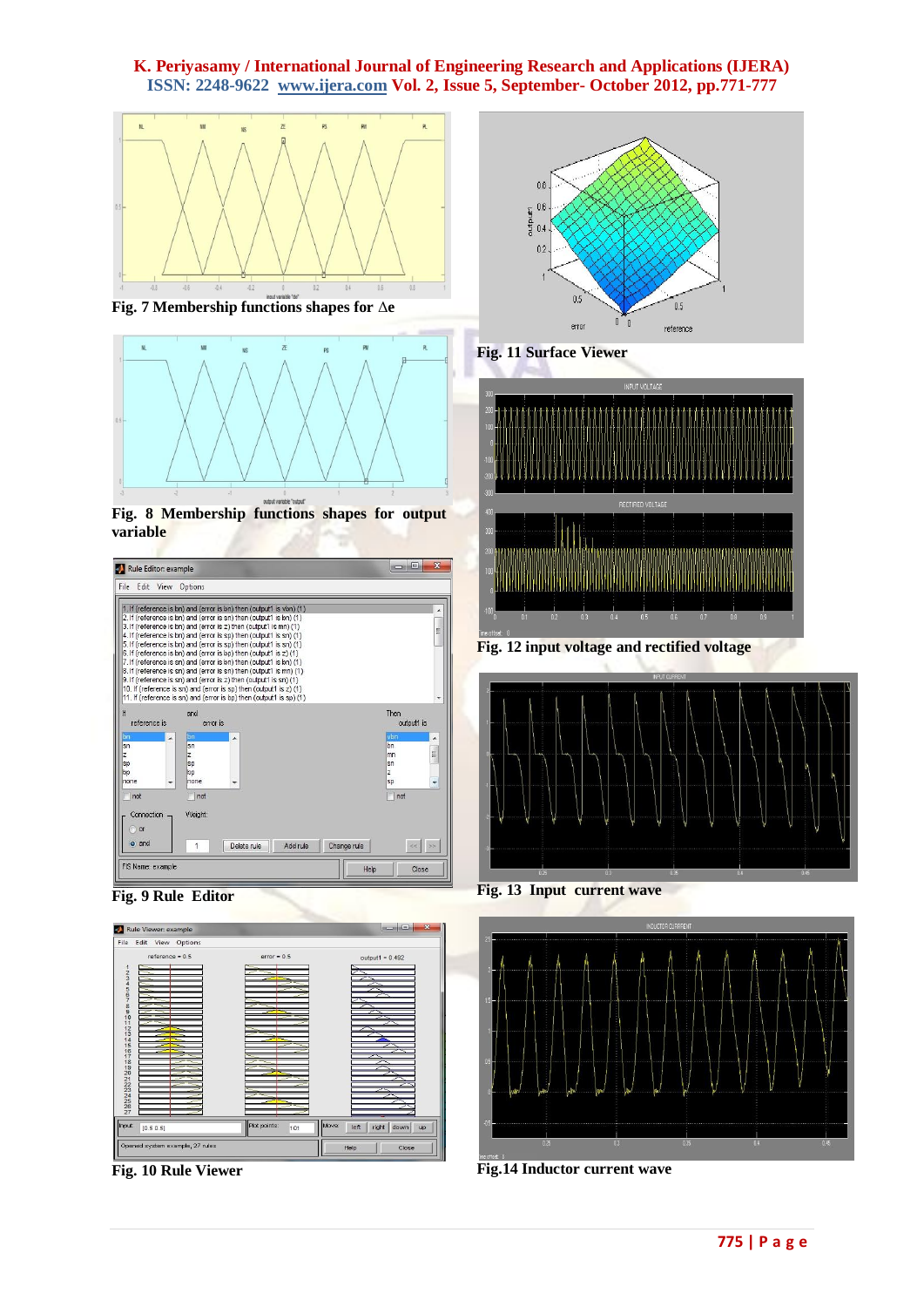

**Fig. 15 output current wave**



**Fig. 16 output voltage wave**



**Fig. 17 PI output current**



**Fig. 18 fuzzy output voltage**

| e<br>Δe | NB | NM | NS | Z  | PS | PM | PВ |
|---------|----|----|----|----|----|----|----|
| NB      | NS | NS | Ζ  | PM | PB | PB | PВ |
| NΜ      | NΜ | NS | NS | PS | PM | PB | PВ |
| NS      | ΝB | NM | NS | Z  | PM | PM | PВ |
| Ζ       | NB | NΜ | NS | Z  | PS | PM | PB |
| PS      | NB | NΜ | NS | Z  | PS | PM | PB |
| PM      | NB | NB | NM | NS | PS | PS | PM |
| PB      | NB | NB | NB | NΜ | Z  | PS | PS |

**Table 1. The fuzzy rules**

| <b>PARAMETER</b>      | <b>SYMBOL</b>    | <b>VALUE</b>   |
|-----------------------|------------------|----------------|
| Input voltage         | $V_{in}$         | 220rms V       |
| Rectified             | $V_{rec}$        | 218.5 V        |
| voltage               |                  |                |
| Input current         | $I_{in}$         | 2 Amps         |
| Inductor current      | $L_i$            | 2.2 Amps       |
| Output current        | $I_{\text{out}}$ | 1.4 Amps       |
| <b>Output voltage</b> | $V_{\rm out}$    | 300 V          |
| Fuzzy output          | $V_{fuzzy}$      | 400 V          |
| voltage               |                  |                |
| <b>Resistor</b>       | R                | $200 \Omega$   |
| Capacitor             | $\mathcal{C}$    | 1700µ F        |
| Inductor              | L                | 800μH          |
| controller<br>PI      |                  | 0.00001        |
| constant              | $K_{p}$          |                |
| Diode                 | D                | $0.001 \Omega$ |
|                       |                  |                |
| <b>MOSFET</b>         | S                | $0.1 \Omega$   |
| Sine wave             | Ref signal       | 1 Amplitude    |
| Triangular wave       | Carrier          | 1 Amplitude    |
|                       | wave             |                |
| Modulation            | M                | 1              |
| index                 |                  |                |

**Table 2. Parameter values of the converter**

## **5. CONCLUSION**

The single-phase boost PFC converter, using the classic control strategy for current loop, requires that a sinusoidal reference for the current is created by MDB. The fuzzy controllers are designed by using the output voltage error and the change of voltage error. The simulation results show that the high power factor can be achieved under wide output power conditions. Fuzzy logic control has a advantage of coping with larger parameter variation of the system and it overshoot limitation and sensitivity to parameter variation.

## **REFERENCES**

#### **Journal Papers:**

[1] Amudi A.E1, Leyva.R, *"Quasi-periodic route to chaos in a pwm voltage-controlled dc-dc boost converter," IEEE Tram Circuits Syst. I,* vo1.48, 110.8, pp.967-978, Aug. 2001.